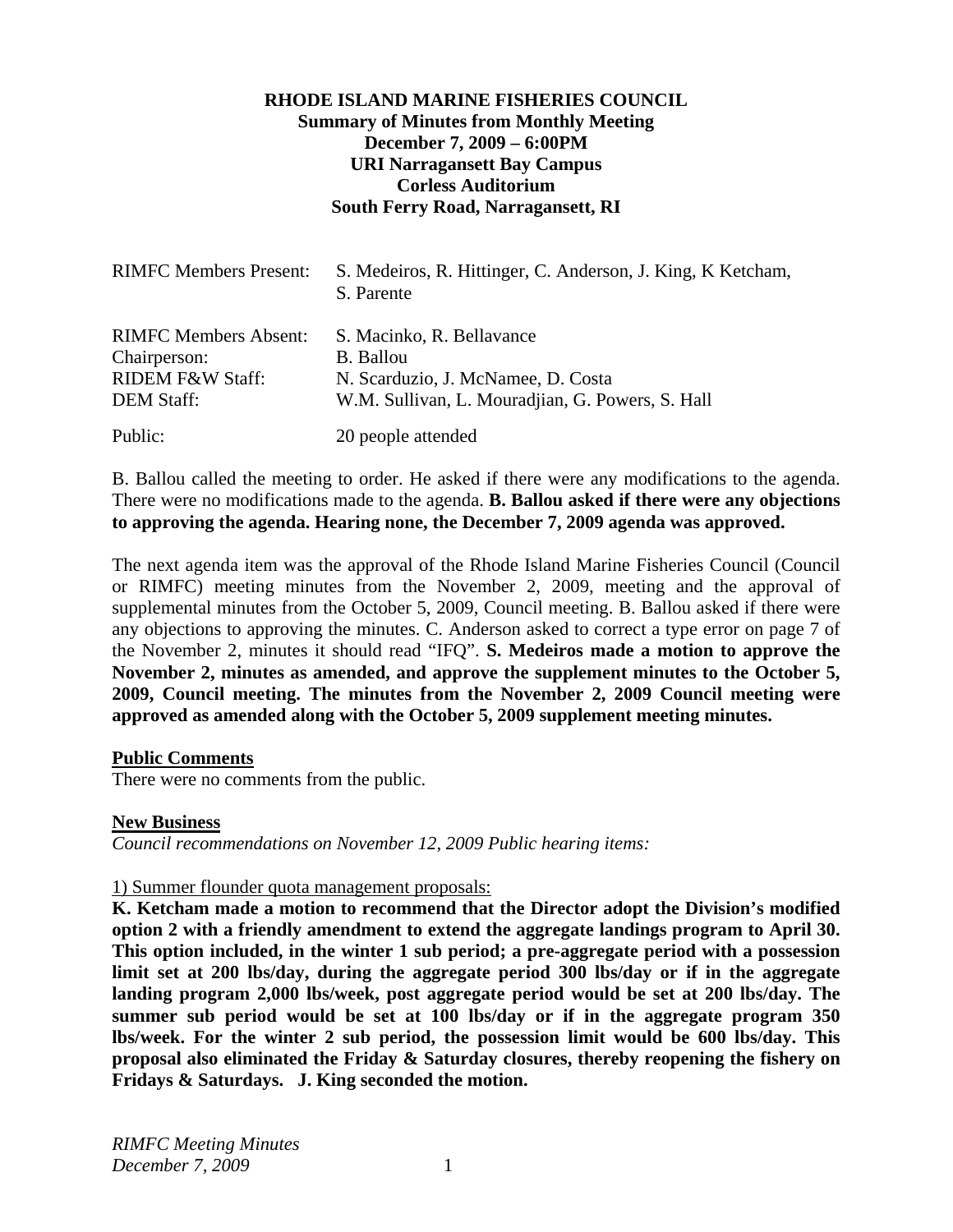K. Ketcham asked J. McNamee if he knew what the effects would be by extending the winter aggregate program out to the end of April. J. McNamee stated that he did not know since he only modeled what was presented before them on the slide. K. Ketcham pointed out that the aggregate program was a pilot program and we never went back to review the effects of manipulating the start and ending dates. Ketcham thought by changing the ending date it might be easier for the Division to keep up or adjust the numbers accordingly, rather than go to a daily possession limit.

S. Parente suggested a hybrid option by combining options 2 & 3, and for the summer periods 50 lbs/day or 250 lbs/week for aggregate participants and removal of the Friday and Saturday closures, but only if we had the quota to make that work.

B. Ballou pointed out that the modified option currently being proposed was a combination of option 2 and option 3.

S. Medeiros stated he did not have a problem with whatever starting limits the Council wanted to recommend, however he had a real problem with changing the Friday & Saturday closures. This was when the recreational fishing industry was most active and he wanted fish left for them. He also indicated that the recreational fishery did not catch their quota last year. He wanted the Friday & Saturday closures to remain in place.

There was Council member discussion about the recreational fishing industry and the minimum size that was more of a factor for the recreational quota not being caught, than the Friday and Saturday closures.

R Hittinger also expressed concerns about opening Fridays and Saturdays to commercial fishing. He also wanted the Friday & Saturday closures to remain in place.

B. Ballou asked for comments from the audience. There was a comment regarding enforcement of dealers who were reporting late. B. Ballou indicated that the Department would address late reporting via enforcement actions.

G. Allen stated he was opposed to opening the summer flounder fishery on Fridays and Saturdays to the commercial fishery. He indicated that the majority of recreational fishermen fished on the weekend and if the weekends were also open to commercial fishing it would put extra pressure on the fishery. He felt the recreational fishermen should have a chance at the fishery on the weekends. G. Allen also pointed out that the Director had set precedence for this with some of the requirements set in the sector pilot program. He gave an example that industry wanted more quota in the summer period when the recreational fishers were fishing, and the Director chose to limit the number of fish the sector participants could take during the summer period so the recreational fishers had fish to catch on the weekends.

H. Loftes stated that he would not mind having the fishery closed on the weekends as long as he could participate in both the winter and summer aggregate programs.

T. Jackson indicated that most of the boats were fishing in the winter aggregate program and not during the summer. She stated it was not profitable to go out during the summer for 100 lbs/day. She felt opening the fishery on the weekend to commercial fishermen would not hurt the fishery or the recreational fishermen. She was in support of the modified option 2.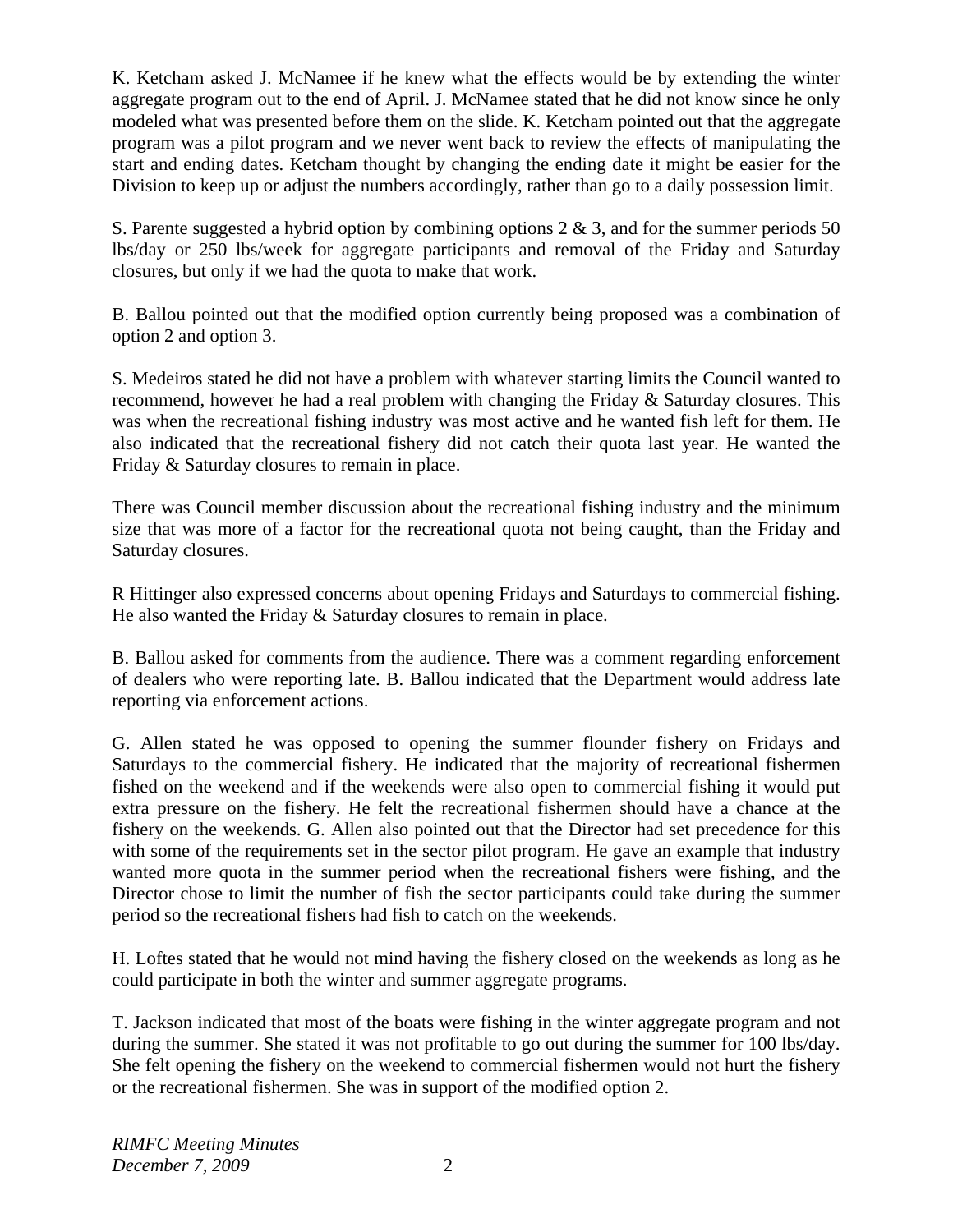C. Granquist expressed concerns about opening Fridays and Saturdays.

C. Brown was concerned that by opening the fishery on the weekends would not leave fish for September and October. He felt the Division's model could not factor in the current economic times. He had concerns about removing the Friday and Saturday closures and emphasized the fact that it was important for the draggers in Point Judith to have a fall fishery.

K. Booth supported opening Fridays and Saturdays. He felt the Department had the flexibility to monitor the quota and if needed, drop the limit to 50 lbs/day if it looked like to much quota was being used to fast.

M. Rice inquired if the Division knew if landings were more active on certain days of the week. J. McNamee responded by explaining the model he used and that he was not able to determine that information from the model.

C. Anderson mentioned concerns about how this would affect the fixed gear fishermen who would have to collect their gear each week with weekend closures.

S. Medeiros stated that right after the commercial fishing industry stopped fishing each week, with in a few days the recreational fishermen were able to start catching fish. Usually Sunday was a good day to catch fish.

R. Hittinger asked K. Ketcham, the maker of the motion, if he would accept a friendly amendment to withdraw the Friday and Saturday openings. K. Ketcham stated that he would first like to call for a vote on the current motion, and if the vote failed to amend the motion if needed.

**B. Ballou asked for a vote. The Council voted (4) in support; K. Ketcham, J. King, S. Parente, C. Anderson to (2) opposed; S. Medeiros, R. Hittinger, to approve the motion to recommend that the Director adopt the Division's modified option 2 with a friendly amendment to extend the aggregate landings program to April 30. This option included in the winter 1 sub period; a pre-aggregate period with a possession limit set at 200 lbs/day, during the aggregate period 300 lbs/day or if in the aggregate landing program 2,000 lbs/week, post aggregate period would be set at 200 lbs/day. The summer sub period would be set at 100 lbs/day or if in the aggregate program 350 lbs/week. For the winter 2 sub period, the possession limit would be 600 lbs/day. This proposal also eliminated the Friday & Saturday closures, thereby reopening the fishery on Fridays & Saturdays.**

2) Proposal to continue/expand/modify summer flounder sector allocation program in 2010:

B. Ballou stated that the Director was present to speak to this issue.

Director Sullivan requested that the Council delay action on this item for at least 30 days but not more than 60 days because the Department had not completed the review of all the data. He explained that he would like the Council to have complete information before making any recommendations.

K. Ketcham requested to make a motion. B. Ballou cautioned that he had refrained from participation in any votes pertaining to the sector allocation program up to this point and was he sure he wanted to participate now. K. Ketcham stated that in this case, since a decision on the item would be delayed, he felt he could make a motion. K. Ketcham made a motion to delay a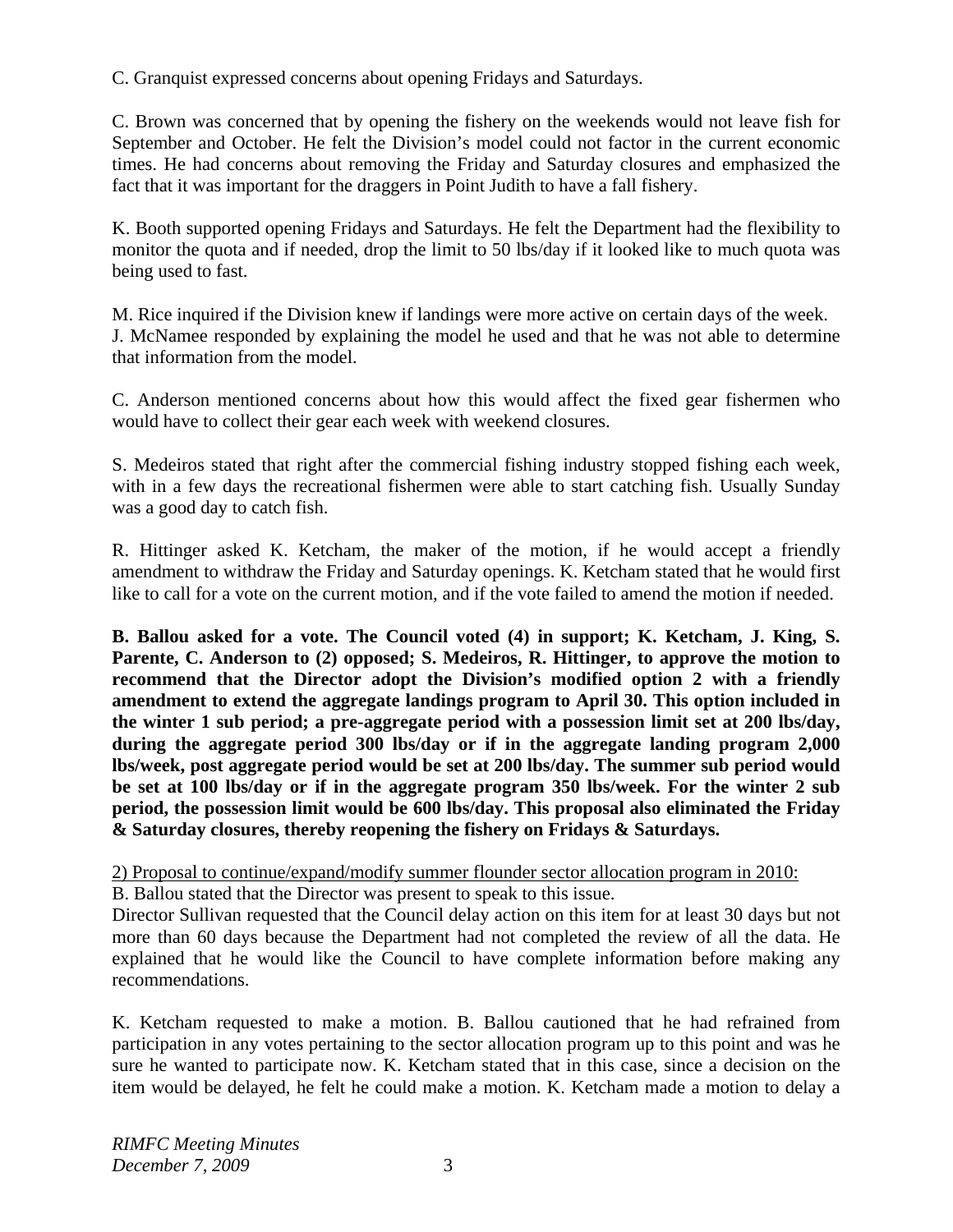decision for at least 30 days but not more than 60 days on the item before them. B. Ballou suggested that proper procedure would be to make a motion to table the matter.

## **K. Ketcham made a motion to table the matter. J. King seconded the motion.**

### **B. Ballou asked for a vote. The Council voted unanimously to table the proposal to continue/expand/modify the summer flounder sector allocation program in 2010.**

3) Proposal to amend the control date for the summer flounder commercial fishery

B. Ballou indicated that the Council might want to table this item as well, since it was linked to the sector allocation pilot program.

J. McNamee offered, on behalf of the Division, that there was no pressing nature to this item that would not preclude the Council from tabling this item since there was some association with this and the sector pilot program.

S. Parente stated he was in support of option 3, eliminating the control date, indicating this was also the majority opinion at the public hearing. He was concerned about using the 2009 data.

## **S. Parente made a motion to recommend adoption of option 3, eliminate the control date for the summer flounder commercial fishery. R. Hittinger seconded the motion.**

B. Ballou asked for comments from the Council. There were no comments. B. Ballou asked for comments from the audience.

K. Booth cautioned the Council with pushing forward with something without knowing what it really meant. He was concerned about the implications the Council's actions might have. He reluctantly stated that option 3 would probably be the only thing we could do at this point.

R. Hopkins stated he was in support of option 3, to eliminate the control date. He stated that in his opinion, control dates eliminated fishermen and licenses; they do not have anything to do with regulating fish. He explained this was evident by 900 fishermen in this state who had lost lobster pots. He stated that quotas managed fish, and control dates managed people and licenses.

## **B. Ballou asked for a vote. The Council voted (4) in support; J. King, S. Parente, S. Medeiros, R. Hittinger to (2) opposed; K. Ketcham, C. Anderson, to approve the motion to recommend that the Director eliminate the control date for the summer flounder commercial fishery.**

### 4) Proposal to terminate the RI State summer flounder exemption certificate program:

B. Ballou reiterated that the Department, at this point, did not plan to pursue this issue and as such took no comments at the public hearing. He noted that no one had any comments to offer at the public hearing recognizing the Department's stand on this item. He stated that the Department had withdrawn the item; therefore, there was no action needed by the Council on this item. There were no objections from the Council.

# 5) Scup quota Management Plan:

B. Ballou asked J. McNamee to give the Division's perspective. J. McNamee explained and summarized that working with less quota than what we thought we had and by pointing out that the only closure we had was a short closure in the spring sub period, the Division felt a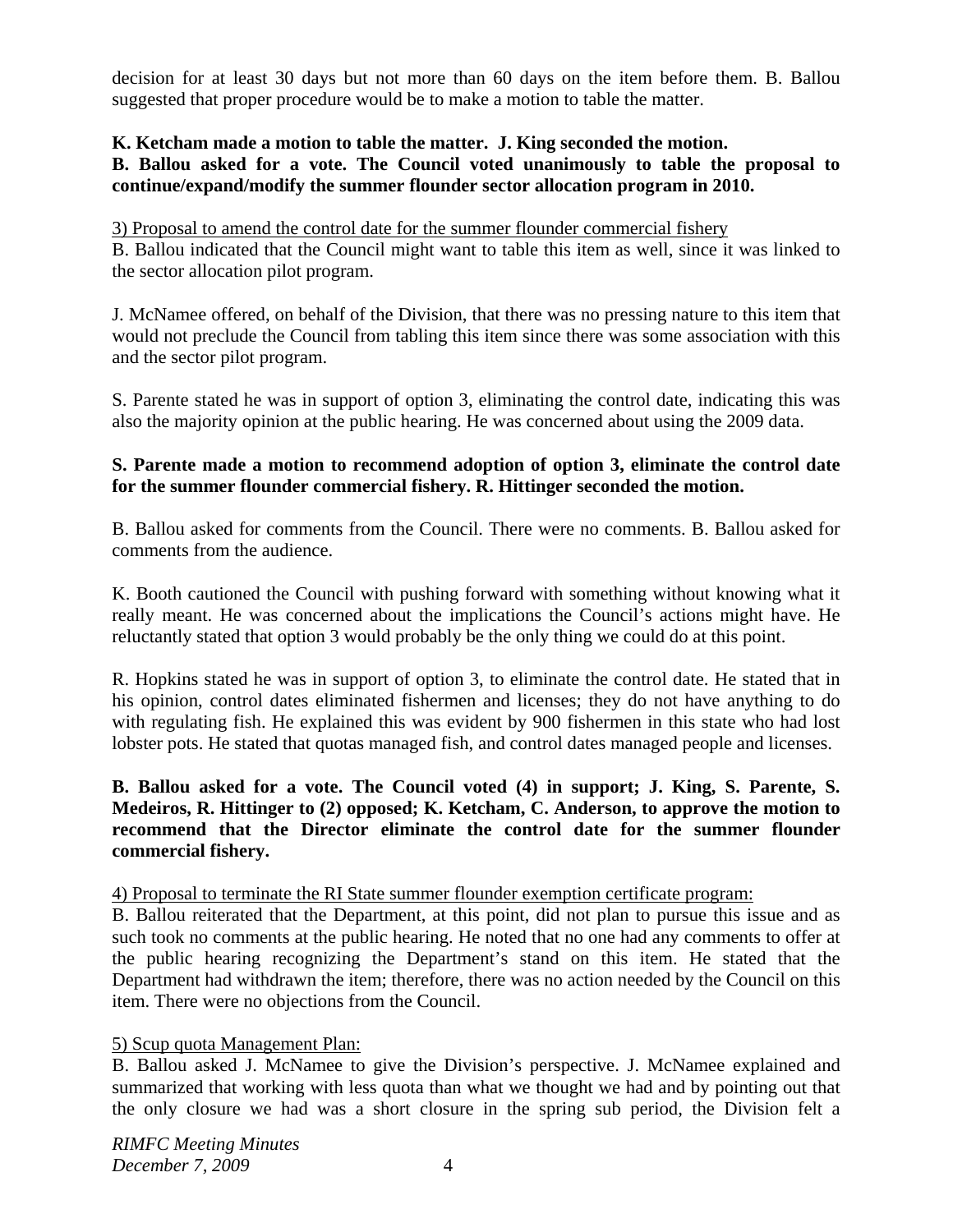modification downward to perhaps 500 lbs/week in that spring sub period might be in order. However, he suggested maintaining status quo of 400 lbs/week for both the summer and fall sub periods. He indicated this modified plan would probably keep the fishery open and allow the harvest of the entire allocation.

S. Parente was in agreement with the modified proposal as outlined by J. McNamee.

# **S. Parente made a motion to recommend that the Director adopt the modified scup management plan of 0 – 500 lbs/week in the spring sub period, and 0-400 lbs/week in both the summer and fall sub periods. R. Hittinger seconded the motion.**

K. Ketcham asked for clarification from J. McNamee if the fish trap part of this management plan would be discussed at the January Scup/Black Sea Bass Advisory Panel meeting. J. McNamee confirmed that it would be discussed at that time.

J. Granted asked the Council to think about the quota for 2010, which was about the same as in 2006 and there was a daily possession limit at that time. The daily limit had gone up to 1,000 lbs/day pointing out that there was something with the aggregate program that was bring more people out. He stated that he liked the aggregate program, but we were increasing our catch rates and it was something to consider.

J. McNamee made a point about gear specific management, mentioning that at this point the Division did not feel there had been adequate discussion about that sort of thing. There had been no analysis done and if they wanted to talk about it, it should be brought forward in 2010 for 2011 if people were interested.

# **B. Ballou asked for a vote. The Council voted unanimously to recommend that the Director adopt the modified scup management plan of 0 – 500 lbs/week in the spring sub period, and 0-400 lbs/week in both the summer and fall sub periods.**

# 6) Black sea bass quota Management proposals:

J. McNamee offered the Division's perspective stating that is was an issue of a very small quota, which boiled down to not if we can keep the fishery open but when would you want the fishery to close. The quota was very small and difficult to manage. He explained that all the options were workable. He also mentioned that the current threshold per regulation is set at 100 lbs/day and this would need to be changed to at lease 50 lbs/day to give the Division more flexibility.

S. Parente commented that he was in favor of option 4, because it was the majority opinion at the public hearing and because of the small quota an August closure would be necessary in order to keep the fishery open for as long as possible.

# **S. Parente made a motion to recommend that the Director adopt option 4 for the black sea bass management plan, which was to adjust the spring and summer sub periods and possession limits with the month of August closed. K. Ketcham seconded the motion.**

T. Jackson stated that she was in favor of Option 3, and asked the Council to consider modifying the current regulation to lower the threshold to 50 lbs/day so the Division could have more flexibility in managing the small quota.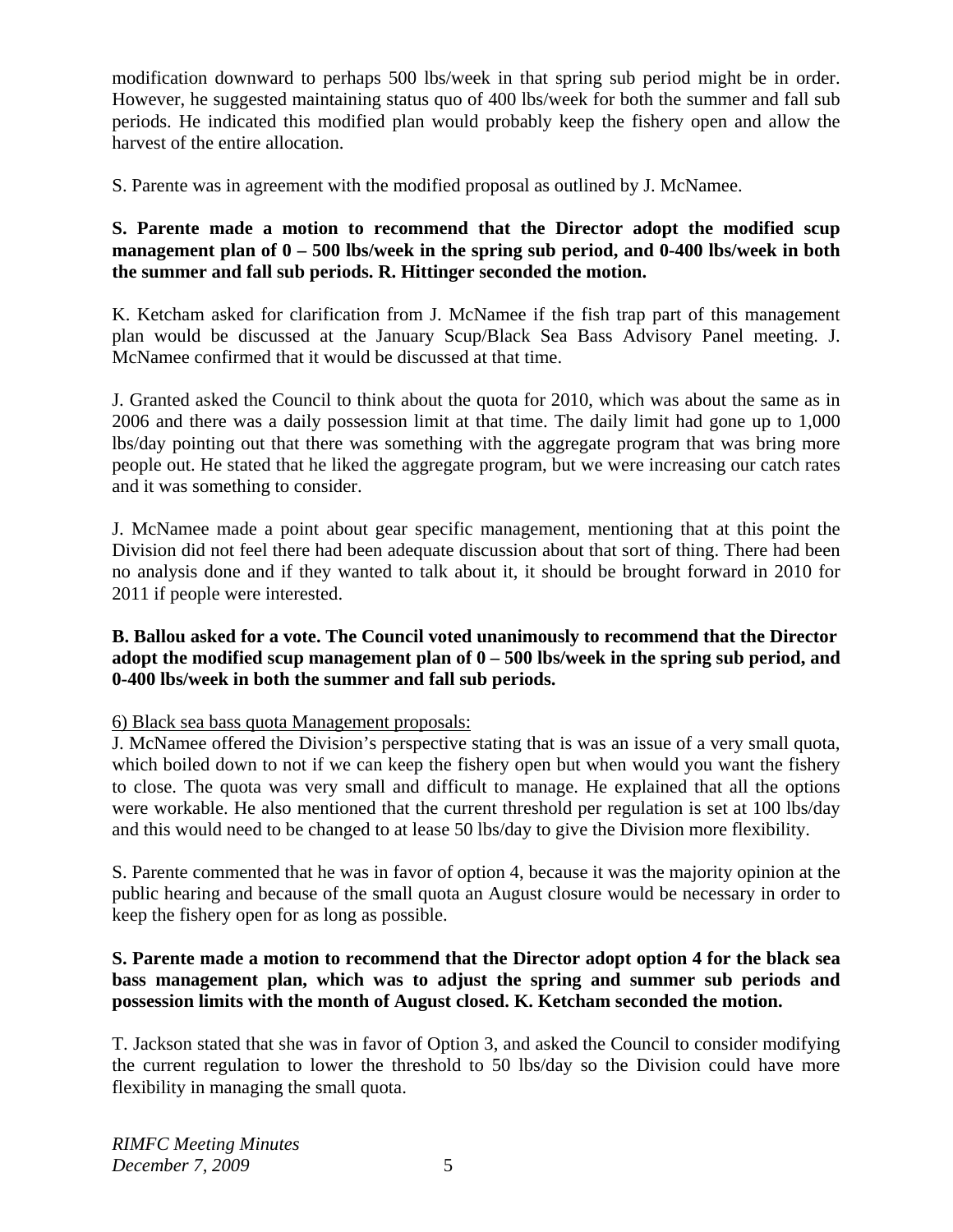J. McNamee clarified that if option 4 was adopted the regulation would be changed to remove that 100 lb/day threshold.

J. Grant stated that he supported option 3. He suggested that the Council adopt a hybrid of option 3 and option 4 to extend the first sub period to May 14.

An audience member stated he was in favor of option 4.

K. Booth stated his association was in support of option 4. Another audience member from the RICRRAA stated he was in favor of option 4.

**B. Ballou asked for a vote. The Council voted (5) in support; S. Parente, S. Medeiros, R. Hittinger K. Ketcham, C. Anderson, to (1) opposed; J. King, to adopt option 4 for the black sea bass management plan, which was to adjust the spring and summer sub periods and possession limits with the month of August closed.** 

7) Proposed amendments to the spiny dogfish management plan:

K. Ketcham wanted clarification that this was a requirement for compliance by the ASMFC. N. Scarduzio confirmed that the proposed changes were requirements to come in to compliance with the ASMFC spiny dogfish Fishery Management Plan. Ketcham felt this fowled up RI fishermen because we were not really a northern region fishery and the dogfish did not enter state waters when the season would be open.

B. Ballou confirmed this was a compliance issue.

K. Ketcham requested that we have our state ASMFC representative ask ASMFC to consider moving RI in to the Southern Region. Stating this would be more beneficial to our fishermen.

# **S. Parente made a motion to recommend that the Director adopt the proposed amendments to the spiny dogfish management plan. C. Anderson seconded the motion.**

An audience member commented that he would like to see the quota doubled to 6,000 pounds.

# **B. Ballou asked for a vote. The Council voted unanimously to recommend that the Director adopt the proposed amendments to the spiny dogfish management plan.**

# 8) Proposed adoption of coastal sharks management plan

In response to public comments, N. Scarduzio offered updated information. She explained that one public comment requested that smooth dogfish be exempt from the finning prohibition. She indicated to the Council that this change could be accommodated since there was a provision that had been added with Addendum 1 of the Coastal Sharks Fishery Management Plan (FMP) that exempted smooth dogfish. She reviewed the proposed language in Addendum 1 and provided Council members with a copy. Another comment from the public hearing pertained to requesting that a harpoon be added to the list of authorized commercial gear. N. Scarduzio explained that harpoon was a prohibited gear type however, if RI wanted to pursue having harpoon considered a viable gear there were two options that could be considered by the Council. The first was to have M. Gibson propose an Addendum to the Coastal Shark Management Board, or the second option was to have the Division draft a Conservation Equivalency Proposal and submit it to ASMFC for consideration. However, for 2010 harpoon would be a prohibited gear type.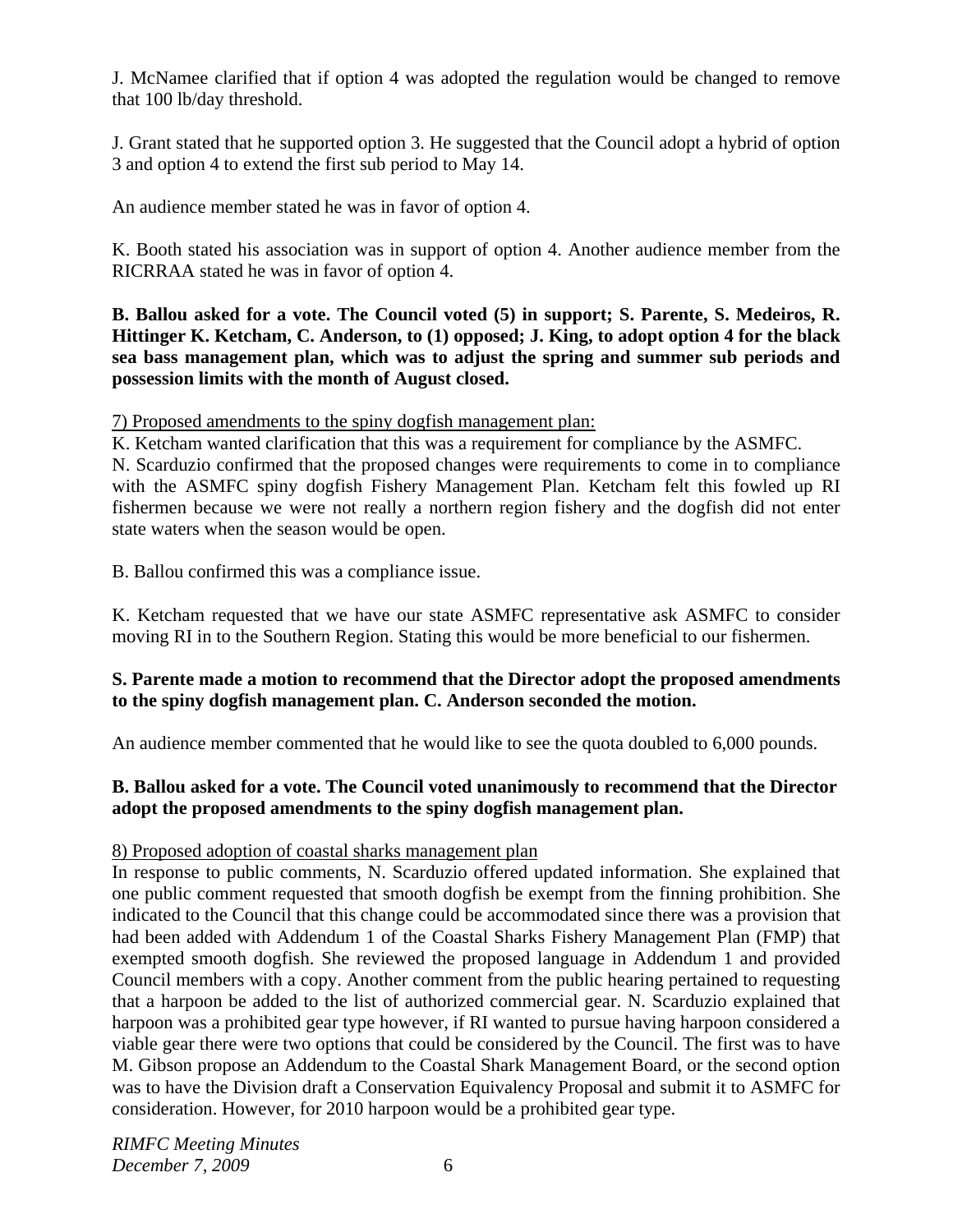**K. Ketcham made a motion to recommend that the Director adopt the coastal shark management plan along with the provision from Addendum 1 (4.3.1.1 Finning and Identification) ASMFC Atlantic Coastal Sharks Fishery Management Plan to allow the finning of smooth dogfish, and to have the Department pursue the options available to have harpoon added as an authorized commercial gear type.** 

B. Ballou asked for clarification as to why harpooning would be a necessary gear type.

K. Ketcham stated that some swordfish boats were still harpooning and they may want to have the opportunity to harpoon a shark. K. Ketcham stated that a harpoon was an approved gear type for both tuna and swordfish so why not have it available for sharks.

There were no other comments from the Council and no comments from the audience.

**B. Ballou asked for a vote. The Council voted unanimously to recommend that the Director adopt the coastal shark management plan along with the provision from Addendum 1 (4.3.1.1 Finning and Identification) ASMFC Atlantic Coastal Sharks Fishery Management Plan to allow the finning of smooth dogfish, and to have the Department pursue the options available to have harpoon added as an authorized commercial gear type.** 

9) Proposed amendments to the bay scallops management plan:

K. Ketcham clarified that these amends were being proposed based on findings from the North Cape Restoration study, which determined that some scallops were spawning later in the season or having multiple spawns. N. Scarduzio confirmed his statement.

N. Scarduzio explained that the first item for consideration was a proposal to modify the bay scallop season, dip net season, and use of scallop dredges.

# **S. Medeiros made a motion to recommend that the Director adopt the proposed modifications to the bay scallop season, dip net season and use of scallop dredges. R. Hittinger seconded the motion.**

K. Ketcham had another question about whether the dredging of scallops was going to affect the eelgrass habitat needed for juvenile winter flounder. He asked if the Department had conducted any studies to determine if this would be a concern. B. Ballou thought there were regulations in place to address those concerns but he was unable to confirm this information at this time.

M. Rice stated that he thought this was a good proposal from a biological standpoint. He also added that in terms of eelgrass he thought existing regulations covered a number of concerns.

# **B. Ballou asked for a vote. The Council voted unanimously to recommend that the Director adopt the proposed modifications to the bay scallop season, dip net season, and use of scallop dredges.**

N. Scarduzio explained that the second item for consideration was a proposal to amend the commercial bay scallop daily possession limit. This would lower the possession limit for bay scallops from 5 bushels per day to 3 bushels per day.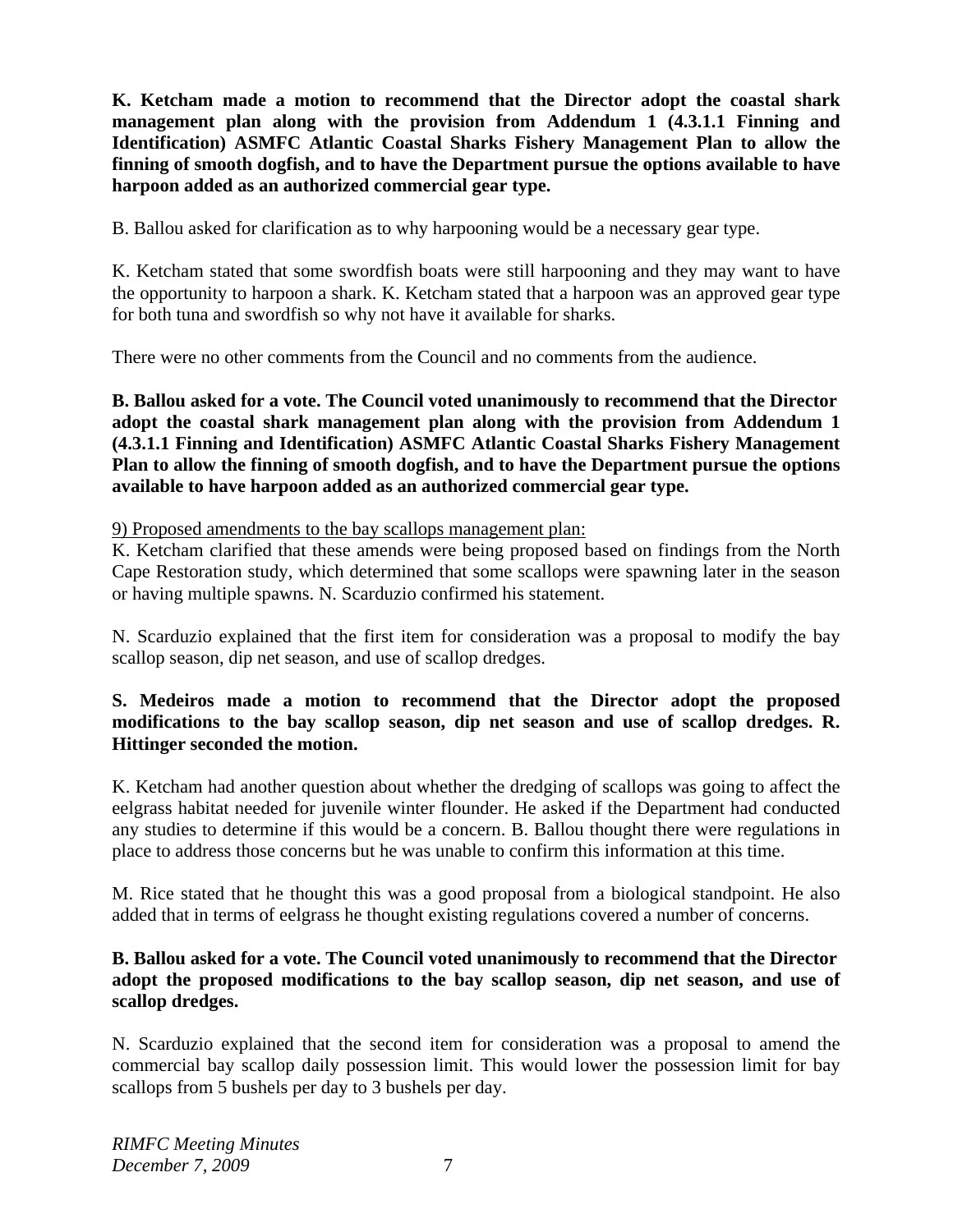**J. King made a motion to recommend that the Director adopt the proposed amend to decrease the commercial daily catch limit of bay scallops to three (3) bushels per day per boat per license. S. Medeiros seconded the motion.**

There were no comments from the Council and no comments from the audience.

**B. Ballou asked for a vote. The Council voted unanimously to recommend that the Director adopt the proposed amendment to decrease the commercial daily catch limit of bay scallops to 3 bushels per day per boat per license.**

#### *Approval of Menhaden AP Agenda – S. Medeiros:*

S. Medeiros stated the meeting date had been set for January 11, 2009 at 6 PM at the URI Bay Campus, Coastal Institute, Hazard room. **J. King made a motion to approve the Menhaden AP Agenda. S. Medeiros seconded the motion. The Council voted unanimously to approve the January 11, 2009, Menhaden AP Agenda.** 

#### *Approval of Summer Flounder AP Agenda – R. Hittinger:*

R. Hittinger stated the meeting agenda had been set and the date for the meeting was scheduled for January 6, 2010 at 6 PM at the URI Bay Campus, Coastal Institute, Hazard room. The meeting would be held concurrently with the scup/black sea bass advisory panel meeting.

## **B. Ballou asked the Council if there were any objections to approving the summer flounder AP agenda as proposed. Hearing none, the agenda was approved.**

#### *Approval of Scup/Black Sea Bass AP Agenda – K. Ketcham:*

K. Ketcham stated that they agreed to have both meetings concurrently, scheduled for January 6, 2010 at 6 PM at the URI Bay Campus, Coastal Institute, Hazard room.

## **B. Ballou asked the Council if there were any objections to approving the Scup/Black Sea Bass AP agenda as proposed. Hearing none, the agenda was approved.**

### *Approval of Tautog AP Agenda – R. Hittinger:*

R. Hittinger stated the meeting agenda had been set and the date for the meeting was scheduled for December 29, 2009 at 6 PM at the URI Bay Campus, Coastal Institute, Hazard room.

## **B. Ballou asked the Council if there were any objections to approving the Tautog AP agenda as proposed. Hearing none, the agenda was approved.**

### *Approval of Shellfish AP Agenda – J. King:*

J. King stated that he would like to add one other item to the agenda, working on the Bissel Cove and Bristol Harbor February openings. The meeting was scheduled for January 27, 2010 at 4:30 PM at the DFW Marine Fisheries office in Jamestown.

## **B. Ballou asked the Council if there were any objections to approving the Shellfish AP agenda as amended. Hearing none, the agenda was approved as amended.**

C. Anderson stated that at the last Council meeting the Striped Bass AP agenda was approved but the date had to be determined. He stated that the date had been determined and it was set for January 12, 2010 at 6:00 PM at the DFW Marine Fisheries office in Jamestown.